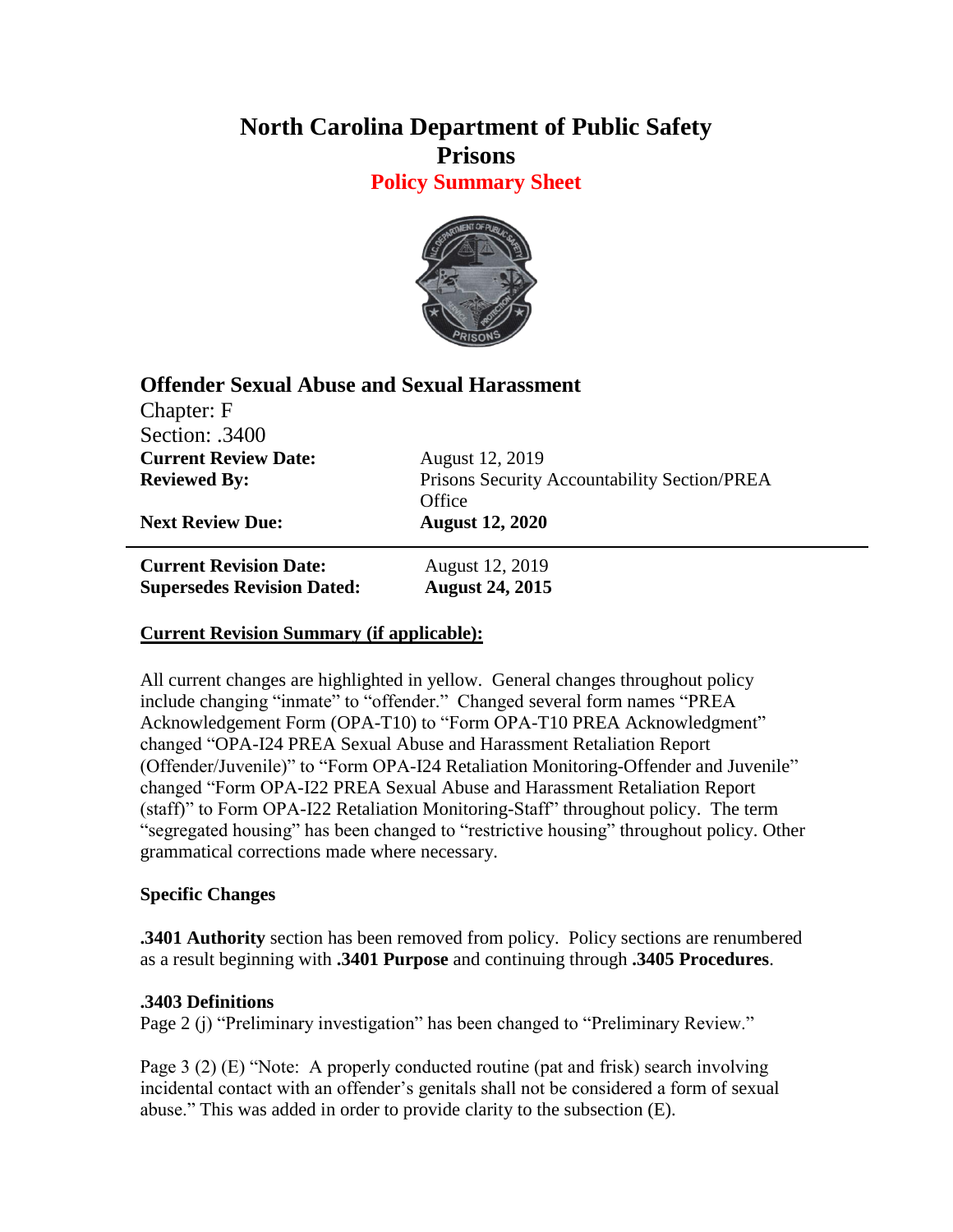#### **.3405 Procedures**

Page 6 (2) Annual Refresher has been amended with additional verbiage, "Annual Refresher Training and Information: All staff shall receive SAH 101 refresher training every 2 years and received SAH 201 refresher information during the alternate years" being added for clarification. Page 6 (b) (1) (A) (i) (II) "How to report" was changed to read "Applicable methods" to report incidents of sexual abuse and sexual harassment.

Page 7 (B) (II) "How to report" was amended to "Applicable methods."

Page 9 (d) (2) (A) (iv) modified removing references to PREA toll free phone number and new language was added which reads, "Methods available to offenders for reporting incidents of sexual abuse or sexual harassment internally and to an external agency or entity."

Page 12 (J-L) added to policy. New subsections added which provide clarity by stating:

- (J) If the offender indicates they were erroneously identified as lesbian, gay, bisexual, gender non-conforming, transgender or intersex during the completion of the MHSI, then the Case manager should update the screening information in accordance with current procedures.
- (K) The transgender or intersex offender, upon self-disclosure, may be housed temporarily in a single cell or bed with officer visibility until the FTARC convenes and determines permanent housing placement based on the offender's concerns for safety, request for accommodations, screening information, and high risk status
- (L) Refer to policy TX I-13 Evaluation and Management of Transgender Offenders for addition compliance requirements not stated in this policy.

Page 14 (F) Added language "by the case manager" to provide clarity on who will do reassessment.

Page 14 (K-L) added to policy. New subsections added with provide clarity by stating:

- (K) Each facility shall ensure that staff interact professionally and respectfully toward transgender and intersex offenders.
- (L) Intentional misuse of gender pronouns and titles is prohibited. Transgender and intersex offenders shall be referred to by their preferred pronoun or a gender-neutral form of address. Unprofessional and derogatory references toward offenders are not acceptable under any circumstances.

Page 15 (C) (i) was added to policy providing information on alternative placements, stating,

(i) Alternative placements can include, but are not limited to, the following temporary options: